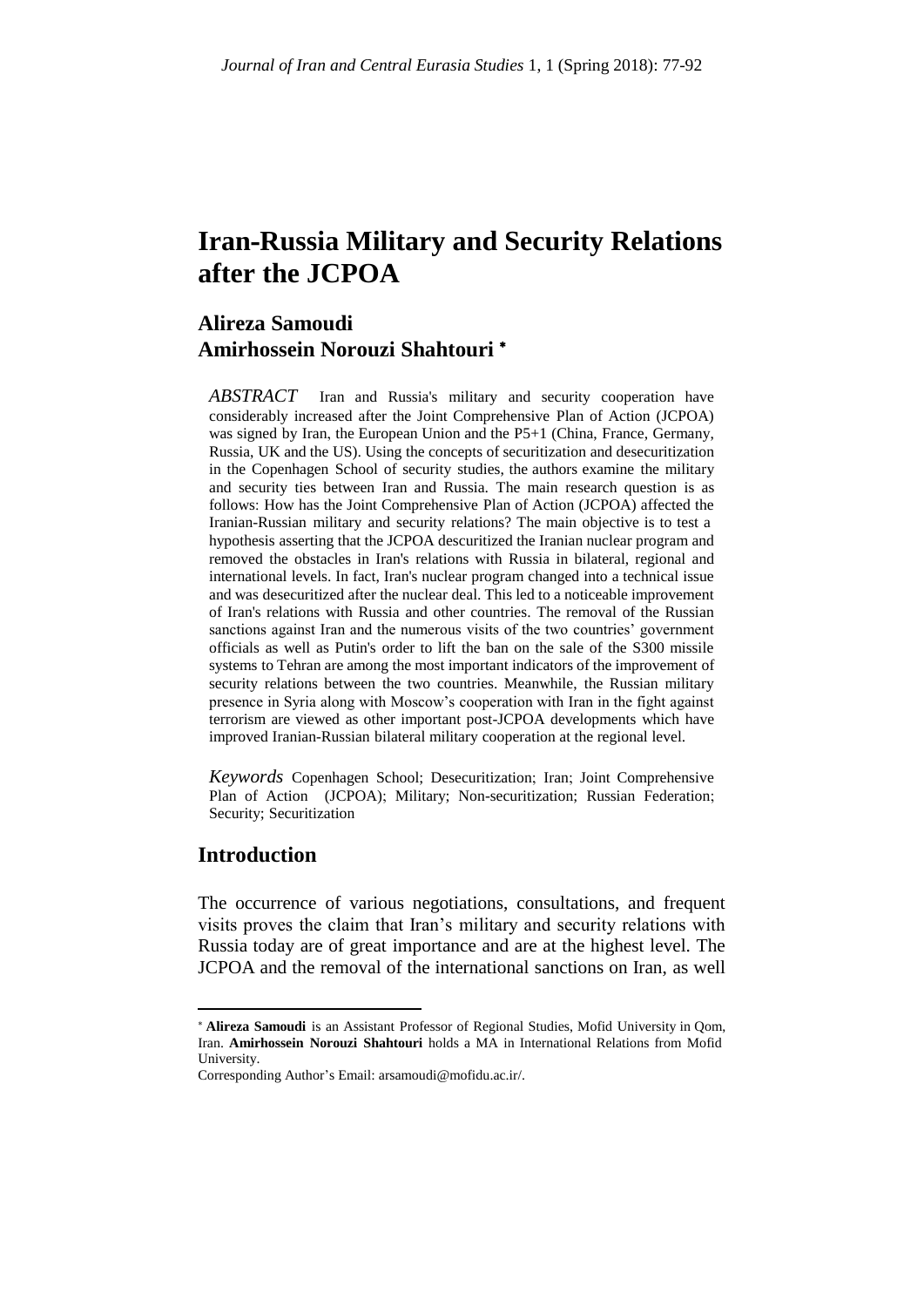as the heightened tensions between Russia and the West over Ukraine led to the realization of the two countries' leaders that they have no choice but to boost their military and security cooperation in different spheres for the purpose of countering the Western security-military threats and preventing the unsolicited foreign interference in regional and global affairs.

Here is the main question: How has the Joint Comprehensive Plan of Action (JCPOA) affected the Iranian-Russian military and security relations? The authors' research hypothesis is that the JCPOA descuritized the Iranian nuclear program and removed many obstacles in Iran's military-security relations with Russia. At the bilateral level, the constant negotiations and consultations of the two sides, their military cooperation and agreement on Syria, the renewal of the S-300 deal and arms delivery to Iran should be analyzed. At the regional level, these two important actors have shared interests in confronting terrorist threats and blocking U.S. interventionism in the Middle East, especially in Syria. At the international level, the two states are opposed to the U.S. unilateral actions and the North Atlantic Treaty Organization (NATO)'s eastward enlargement.

The Ukraine crisis and the heightened tensions in the West-Russia relations, the subsequent Western sanctions on Russia, the implementation of the nuclear deal and the easing of the anti-Iran sanctions have paved the way for the intensified cooperation between Moscow and Tehran to counter common military-security threats. The JCPOA removed various restrictions imposed on the two countries' relations. In the military-security sphere, the lifting of the ban on the sale of the Russian-made S-300 air defense systems to Iran after the nuclear deal is significant. Furthermore, the two countries' cooperation in the Syrian crisis has dramatically increased.

## **The Theoretical Framework: The Copenhagen School's Approach to Security Studies**

The Copenhagen School's approach to security studies is a term applied by Bill McSweeney to refer to the works by Barry Buzan, Ole Waver, De Wild, and other scholars. This school offers one of the very few leading approaches to security studies and promotes a better place for these studies in academic circles. The Copenhagen School intends to define the concept of security in a broader context than its military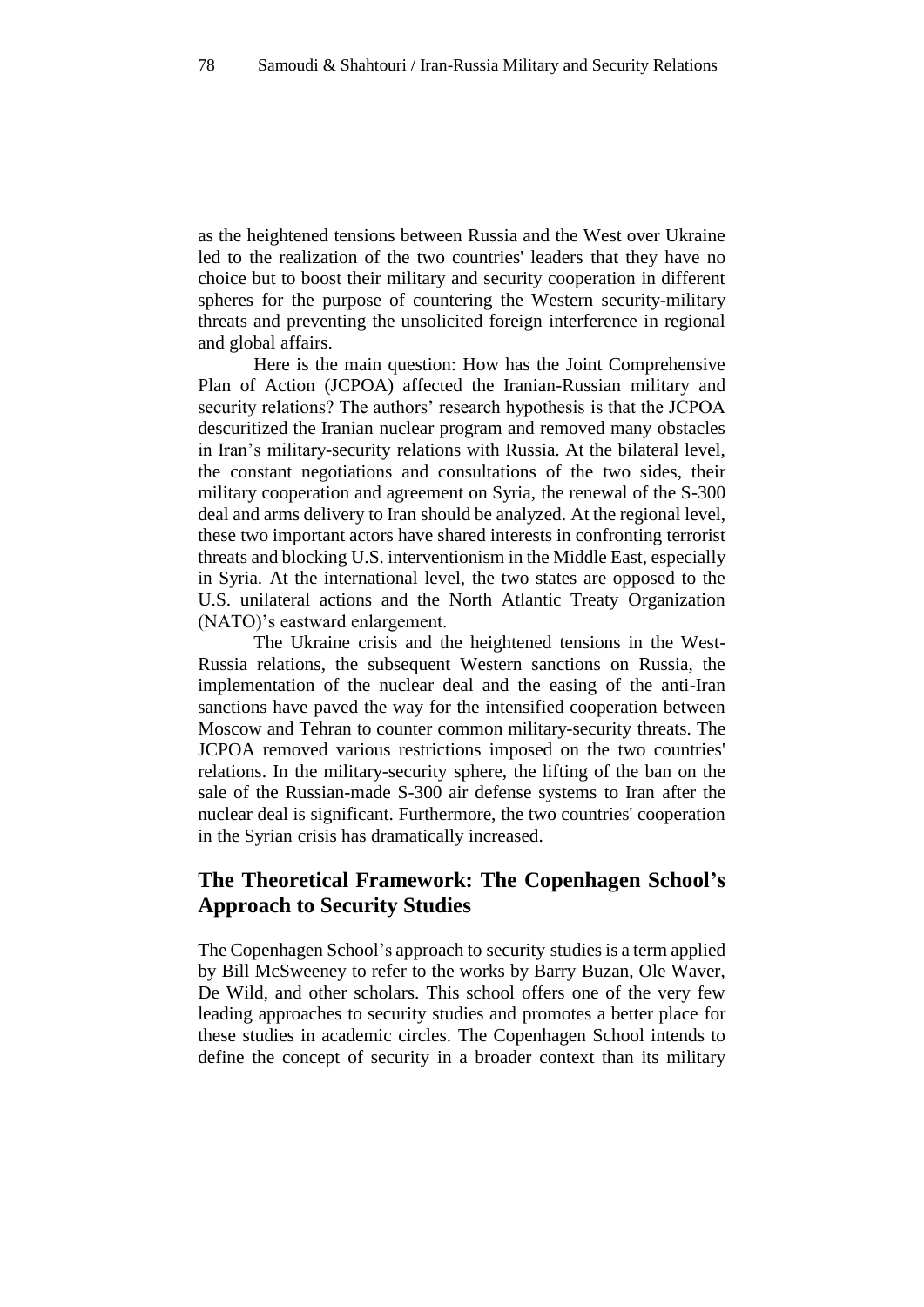component. Consequently, this outlook involves the evaluation of security issues in political, economic, social, environmental and other non-military domains. According to the Copenhagen School, the tendency to overemphasize military aspects of security has pushed nonmilitary issues to a corner. Security has been studied from different perspectives, some of which have attracted more attention. One of the most controversial issues in the Copenhagen School is *securitization*. In the Copenhagen School, hence, securitization is not only a verbal action or social structure, but also an act of politics. Securitization is the stabilization of a mental foundation for an existential threat which serves an excuse for the development of a desired political outcome. The threat should be successfully developed and well adopted for the intended audience (Majidi and Samoudi, 2014: 195).

Securitization found its way to international relations in the mid-1990s after it was coined by Weaver. It was further developed in 1998 after the publication of *Security: A New Framework for Analysis*. Securitization is a central concept in the Copenhagen School, and the definition of security as a verbal action is the core of this topic. In securitization, an issue is identified as a security problem because of its features; and a convincing reason might justify its high importance in a given political agenda in which it is classified as an absolute priority for the policy makers. Securitization is possible in all military and nonmilitary areas, and it identically works at all dimensions of security. Therefore, securitization is a more radical form of politicization; and it is a continuing and open process which is influenced by a group of other factors (Buzan et al., 1998: 51). In the framework of securitization, there are two conditions for security issues: securitizing actors and breaking the existing rules and procedures.

Buzan indicates that securitizing actors might be media, political leaders, governments, lobbies, and pressure groups, as in Iran's nuclear case where the West securitized the issue using its media monopoly. Since 2006, and especially after 2010, Western and regional states joined the United States sanctions against Iran after the securitization of Iran's nuclear program (Katzman, 2016: 32). In fact, securitizing actors show that security is an issue which is created, rather than the one to be discovered. A securitizing actor may announce an issue to be securitized (Omidi and Moradifar, 2014: 127).

Non-securitization is the opposite side of securitization. It defines a condition whereby a securitized issue returns to the sphere of political discourse and debates. Those who oversee securitization are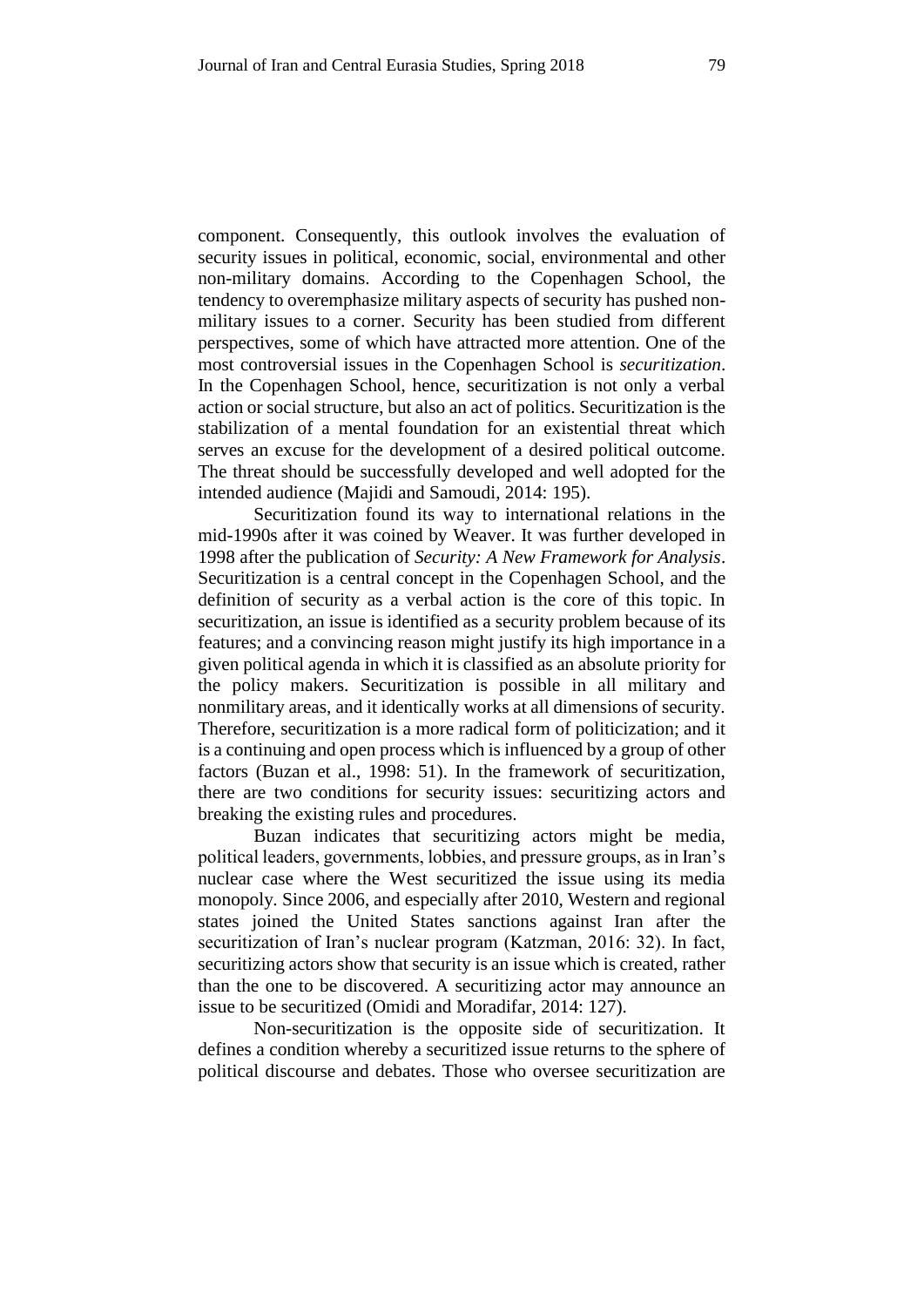able to draw back the trend and return it to the purview of ordinary politics. On non-securitization, Barry Buzan writes:

Securitization implies that we take out a security analysis from any and all quotidian threats, elevating them to a national level. To prevent this downfall, which ends in attenuation of national security, we should have a certain criterion to diagnose national security threats from the rest. After setting these criteria, we will be able to separate security threats from the rest and non-securitize basic issues (2000: 12).

Desecuritization involves the process of moving from political affairs and returning to the sphere of political discourse and the possibility of political debates. After the JCPOA was signed, Iran's nuclear program was desecuritized. The JCPOA was able to change a security issue into a technical and political one. The pre-JCPOA security trends were slaked and trends were changed from an opposing state of affairs to an interactive one. The mentality that Iran will not seek weapons of mass destruction or, at least, its suspect activities will be monitored, will lead Iran's regional rivals to believe that Iran will not pose an existential threat to their security. This will desecuritize Iran's program, and prevent Iran from being considered as an issue of security. After the JCPOA, the international sanctions that hampered Iran's cooperation with the global community due to the securitization of its nuclear program were lifted. Iran's nuclear program was securitized by some countries, particularly the US and its regional allies, and it had an impact on other countries, as well (Rostami and Naderi, 2016: 189).

Even, friendly and neighboring countries, such as the Russian Federation, felt threatened by Iran's nuclear program under the impact of Western media and reduced its bilateral relations on the pretext of the anti-Iran international sanctions. The examples of the sanctions imposed on the country included its exclusion from full membership in the Shanghai Cooperation Organization (SCO) and the failure of Russia to deliver the S-300 air defense systems to Iran. In the post-JCPOA era, however, Iran's nuclear activities were desecuritized and Iran-Russia relations experienced a substantial improvement in various military and security areas.

The following table shows the non-securitization trend: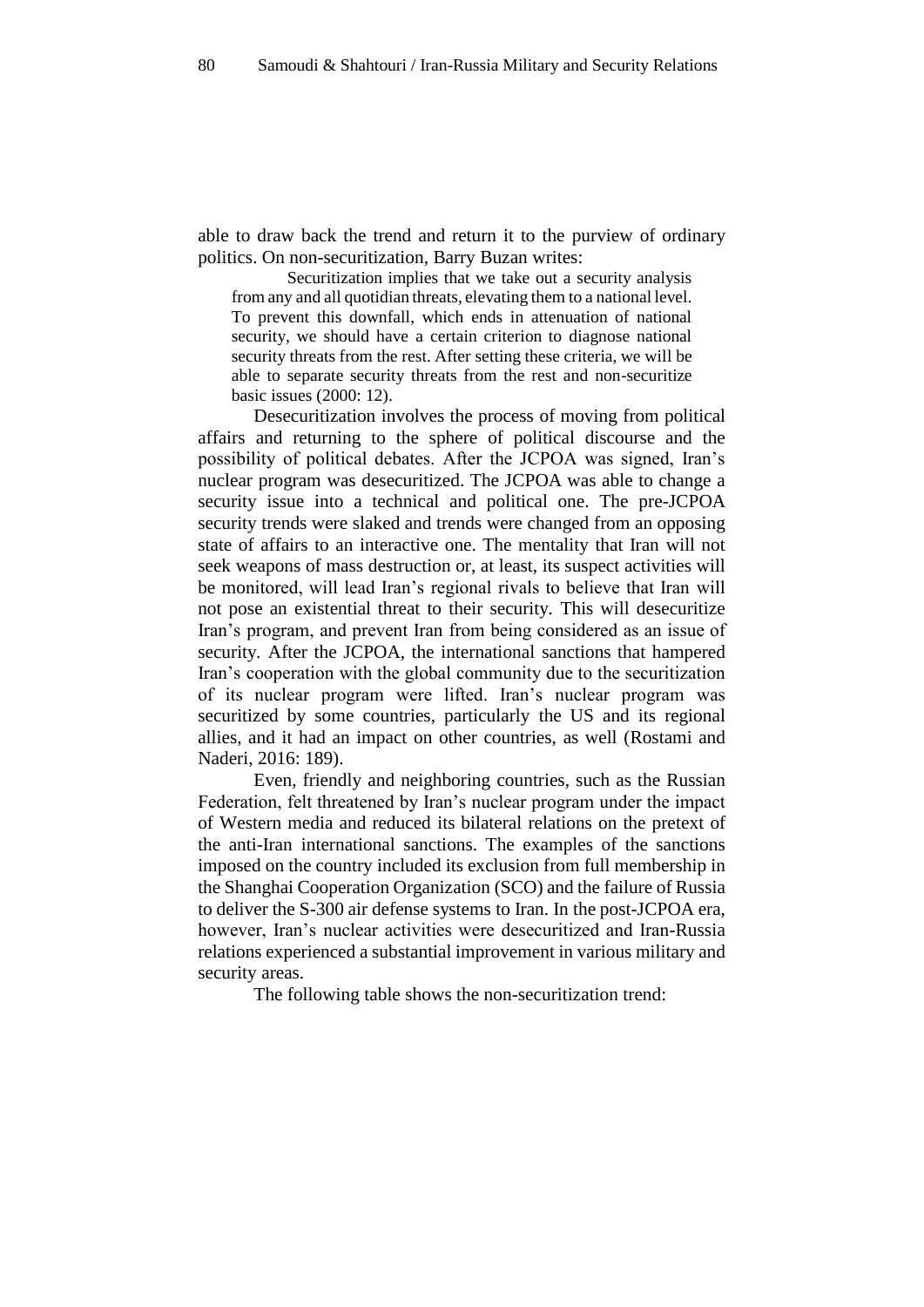Table 1- The Desecuritization of Iran's Nuclear Program

| The $1st$ Step:                                                                                               | The 2 <sup>nd</sup> Step:                                                              | The 3 <sup>rd</sup> Step:                |
|---------------------------------------------------------------------------------------------------------------|----------------------------------------------------------------------------------------|------------------------------------------|
| attempt<br>(An)<br>to<br>Iran's<br>remove<br>nuclear<br>program<br>UN<br>from<br>the<br>Council's<br>Security | (The emphasis on the<br>continuation of political<br>talks between Iran and<br>$P5+1.$ | (Returning)<br>to<br>technical issues.)  |
| agenda.)<br>ᆃ                                                                                                 | 23                                                                                     | 52                                       |
| (An)<br>attempt<br>to<br>weaken<br>anti-Iran<br>sanctions.)<br>53                                             | (Emphasis on the non-<br>security nature of the<br>issue.)                             | (Returning the dossier)<br>to the IAEA.) |
| (An)<br>attempt<br>to<br>desecuritize<br>the<br>issue.)                                                       |                                                                                        |                                          |

Source: (Samoudi, 2017: 355).

## **The Post-JCPOA Iran-Russia Relations**

The JCPOA has left considerable impact on Iran-Russia relations; and many excuses used by the Russian side to limit the bilateral cooperation were weakened in the post-JCPOA period. As we mentioned previously, Russia's political and military officials were ready to engage in dialogue with their Iranian counterparts to strengthen their bilateral cooperation at the regional and international levels.

Iran-Russia military and defense collaborations date back to the dissolution of the Soviet Union, and the formation of the Russian Federation. Iran-Russia military cooperation in the 1990s attracted the attention of Western media, which from time to time broadcasted news reports on Iran-Russia missile collaborations. Since the early-1990s, Iran-Russia military cooperation was met with serious oppositions by the US, whose leaders did their best to thwart further collaborations between Iran and Russia. The then U.S. Vice-President arranged a round of intensive negotiations with Russian Prime Minister Viktor Chernomyrdin that culminated in a June 1995 secret agreement aimed at restricting Russia's sales of military equipment and services to Iran (Kassianova, 2006: 46).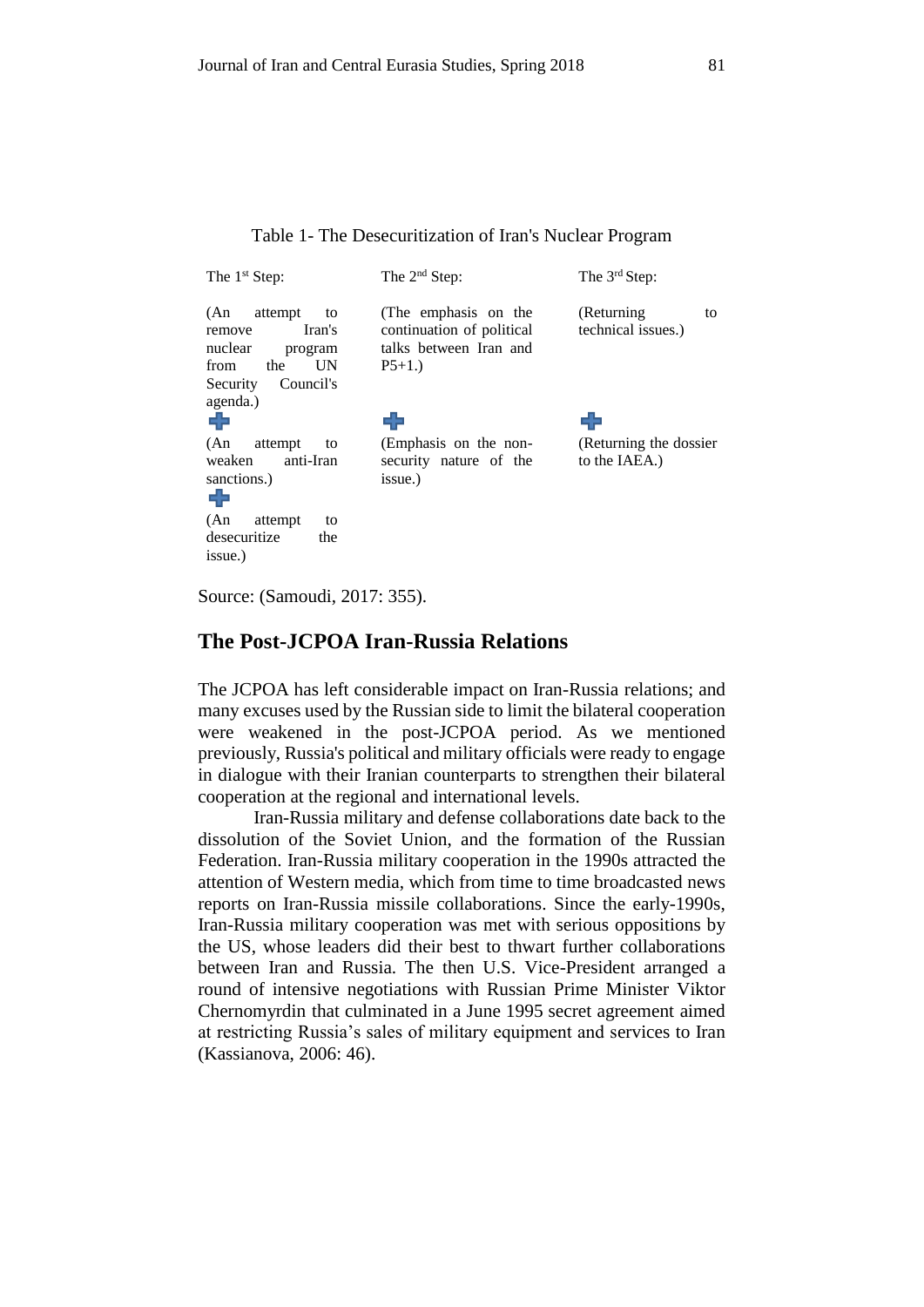Moscow agreed to provide Iran only with weapons listed in the 1989 bilateral military deal of the Soviet Union and Iran and committed not to sell advanced weapons to Iran. Vladimir Putin's rise to power as the new president of Russia paved the way for increased military cooperation between Iran and Russia. Russia's foreign policy doctrine, which was approved by Putin in June 2000, facilitated Moscow's collaborations with countries like the Islamic Republic of Iran. This doctrine underscored the pursuance of an independent and constructive foreign policy by the Russian Federation. Significantly, there was a clear reference to the Islamic Republic of Iran in this strategic document, which specified that relationship with Iran would be important to Russia. Accordingly, Moscow shall pursue the establishment of a multipolar system of international relations which reflects the diversity of the 'New World' and its broadened interests. This document, together with Putin's foreign policy orientation, helped the enhancement of Iran-Russia relations. The foremost development was the annulment of the Russian Federation's Gore-Chernomyrdin Commission in November 2000. One month later, Russian Minister of Defense made a three-day visit to Iran to discuss the bilateral defense collaborations (Amiri, 2010:7).

This was the first travel to Iran of a Russian Minister of Defense since the 1979 Iranian revolution. In December 2005, the two countries announced that they had signed an air defense contract worth over 700 million dollars. Later, the enforcement of sanctions against Iran, especially those by the UN Security Council, limited Iran-Russia defense cooperation insofar as Moscow failed to deliver to Iran the S-300 air defense systems in accordance with the 2007 bilateral contract (Trenin and Malashenko, 2010:23).

The Islamic Republic of Iran and the Russian Federation experienced an important development in their military and defense relations especially after the Ukraine crisis, which led to improved conditions for defense collaborations of the two countries. These developments form a turning-point in Iran-Russia defense deals. In the post-JCPOA period, many cooperation barriers were removed and Tehran-Moscow military-security relations were improved (Amiri, 2015: 90). Three aspects of the post-JCPOA Iran-Russia defense and military relations shall be discussed in more detail in the next section:

*A. Negotiations and Consultations*: There has been a major development in the frequency and levels of contacts between Iranian-Russian senior political and military officials since 2015. President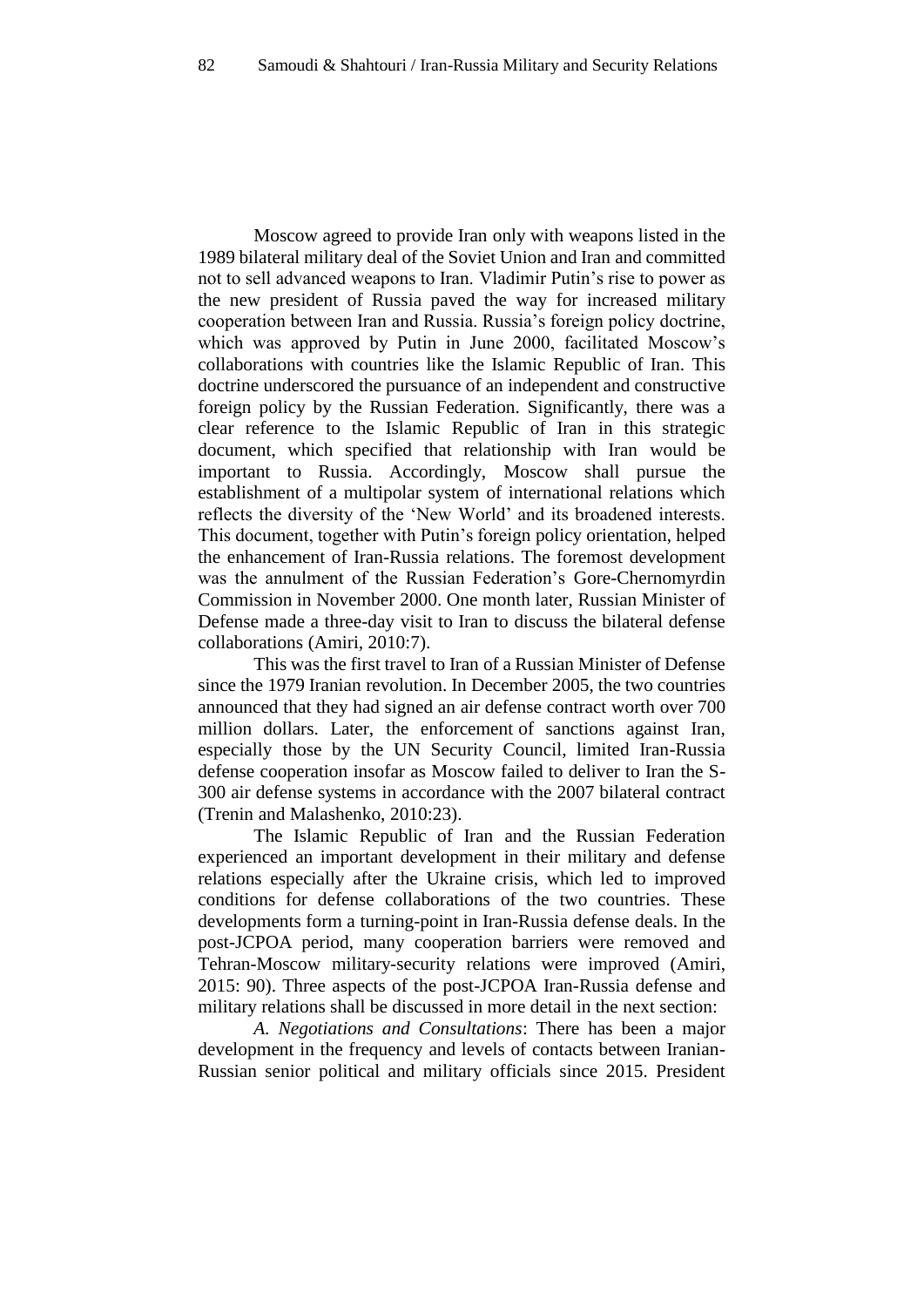Hasan Rouhani held talks with his Russia counterpart Vladimir Putin on the sidelines of the joint session of the Shanghai Cooperation Organization in July 2015. Iranian and Russian leaders agreed to expand their cooperation by removing arms embargo and other sanctions against Iran. In their bilateral negotiations, Iranian and Russian Foreign Ministers announced that they have planned for further development of military and security collaborations after the removal of international sanctions. The visit of Iran's Minister of Defense to Moscow in April 2015 for participation in the Fourth International Security Summit, and the travel of the Secretary of the Supreme National Security Council of the Islamic Republic of Iran to Moscow in April 2015 are other examples of the bilateral negotiations (Amiri, 2015: 91).

*B. Military Agreements*: During the trip of the Russian Minister of Defense Sergey Shoygu to Tehran in January 2015, Iran and Russia concluded a military agreement which encompassed the bilateral cooperation for combatting terrorism, the exchange of military personnel for training purposes, and the reciprocal use of the port facilities of the two countries by their naval forces. Shoygu was the first Russian Minister of Defense that traveled to Iran after 15 years. As the way for more bilateral defense agreements was smoothed, Iran voiced its interest in procuring its required military equipment from the Russian Federation. In December 2015, the IRI Army Ground Force Commander announced that he had submitted to the headquarters of the Armed Forces a proposal to purchase the Russian-made T-90 tanks. Moreover, Iran is inclined to dispatch its military experts to Russia for gaining experience on the application of modern defense equipment. The Iranian Commander declared that: "Iranian experts will travel to the Russian Federation for the purposes of contracts in this respect" (Bobkin, 2015: 103).

*C. The Renewal of the S-300 Missile Defense System Contract*: Vladimir Putin's decision to abolish the ban on the sales of the S-300 marks another sign of the improvement of Iran-Russia defense relations. During Vladimir Putin's second term of office, Iran and Russia reached an agreement for the transfer of this air defense systems to Iran in 2007. However, three years later, Dmitry Medvedev who wished to rehabilitate Russia's relations with the West, shrank from the implementation of this contract. Russia declared that the delivery of the S-300 missile systems is in contradiction with the UN Security Council resolutions against Iran, but Medvedev's decision was basically made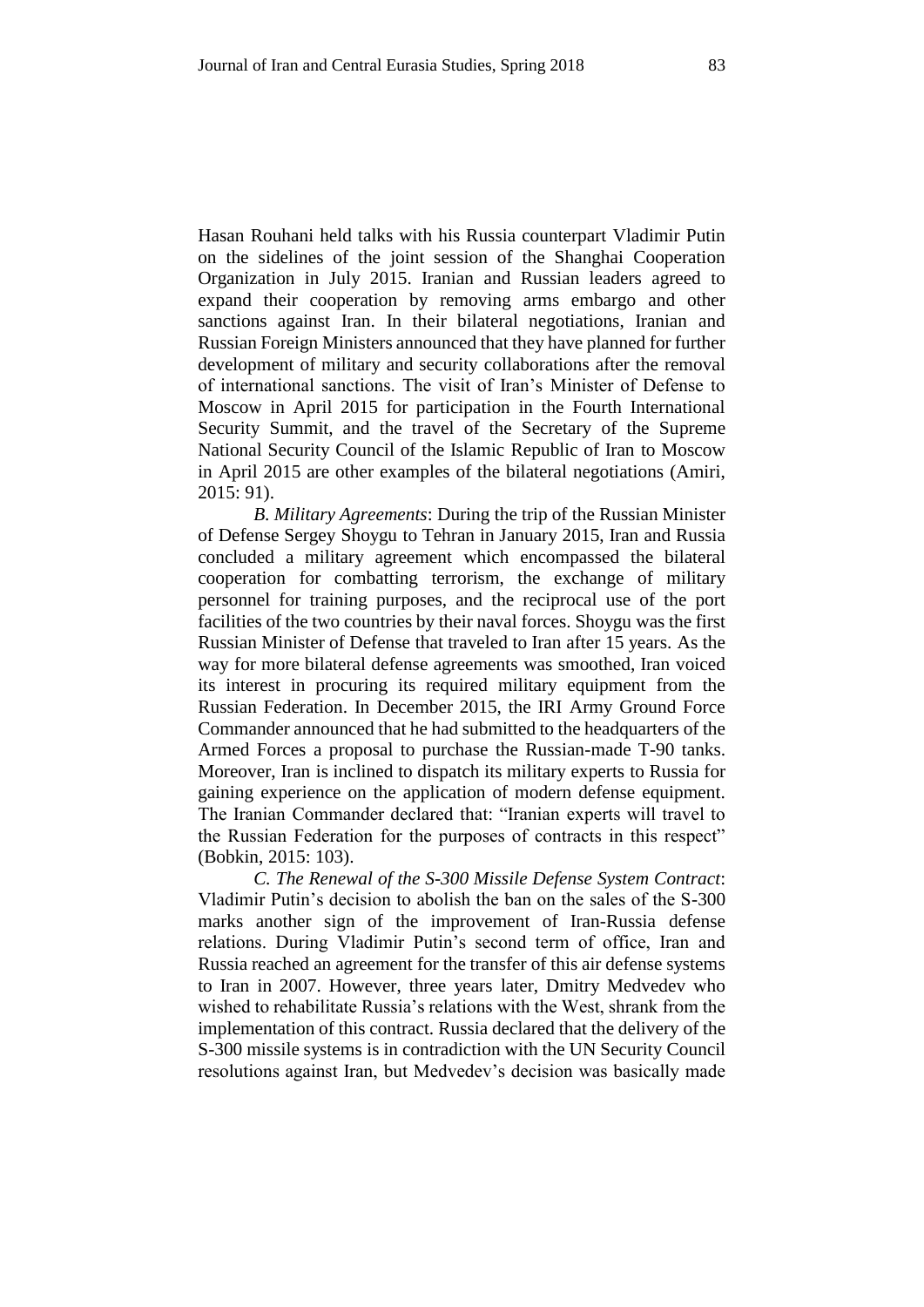under the pressures exerted by Israel. This led Iran to announce its determination to file a lawsuit against Russia in international courts. Following the conclusion of the nuclear deal between Iran and the P5+1 in April 2015, Putin abolished the ban on the delivery of S-300 to Iran. In May 2015, the deputy secretary at Russian Security Council Yevgeny Lukyanov announced that the delivery of this defense systems to Iran has been approved (Hollinger et al., 2015: 13).

## **The Post-JCPOA Iran-Russia Regional Cooperation**

The two countries' military, defense, and intelligence collaborations in the two Middle East crisis situations in Iraq and Syria have been significant in the recent years. Russia has played an active role in the international decision-making processes since the start of the Syrian crisis. Moscow's decision to intervene militarily in Syria by conducting air attacks against the terrorist groups could considerably enhance Russian position in that country. The presence of Russian forces in Syria could draw Russia and Iran closer, because both of them support President Bashar al-Assad and oppose the US-led regime change strategy. Russians got more directly involved in this crisis following high-level consultations with Iranian political leaders and senior military officials who traveled to Moscow to attend meetings aimed at assisting the Syrian government (Amiri, 2015: 93).

Noticeably, the conclusion of the nuclear deal and the worsening of the Syrian crisis improved Iran-Russia military and defense collaborations at the regional level. Since the outbreak of the Syrian civil war, Iran and Russia have extended their political and diplomatic supports to Damascus. When the Syrian government was unable to defeat ISIS terrorists in 2015, Iran and Russia realized that their cooperation is required for keeping Assad in power. In fact, this meant that the two countries must coordinate their policies toward Syria. Accordingly, Iran and Russia activated their military cooperation to fight against the armed terrorists in Syria. The Russian military jets escorted the Iranian-led fighters in their confrontations with the terrorists; and Iran permitted Russia to use its air space to fire missiles over the Caspian Sea against the Syrian territories controlled by the terrorists. Iran and Russia put up an information exchange center against the ISIS terrorist group in Baghdad with the Iraqi and Syrian collaborations. This center, which is administered by the four states, is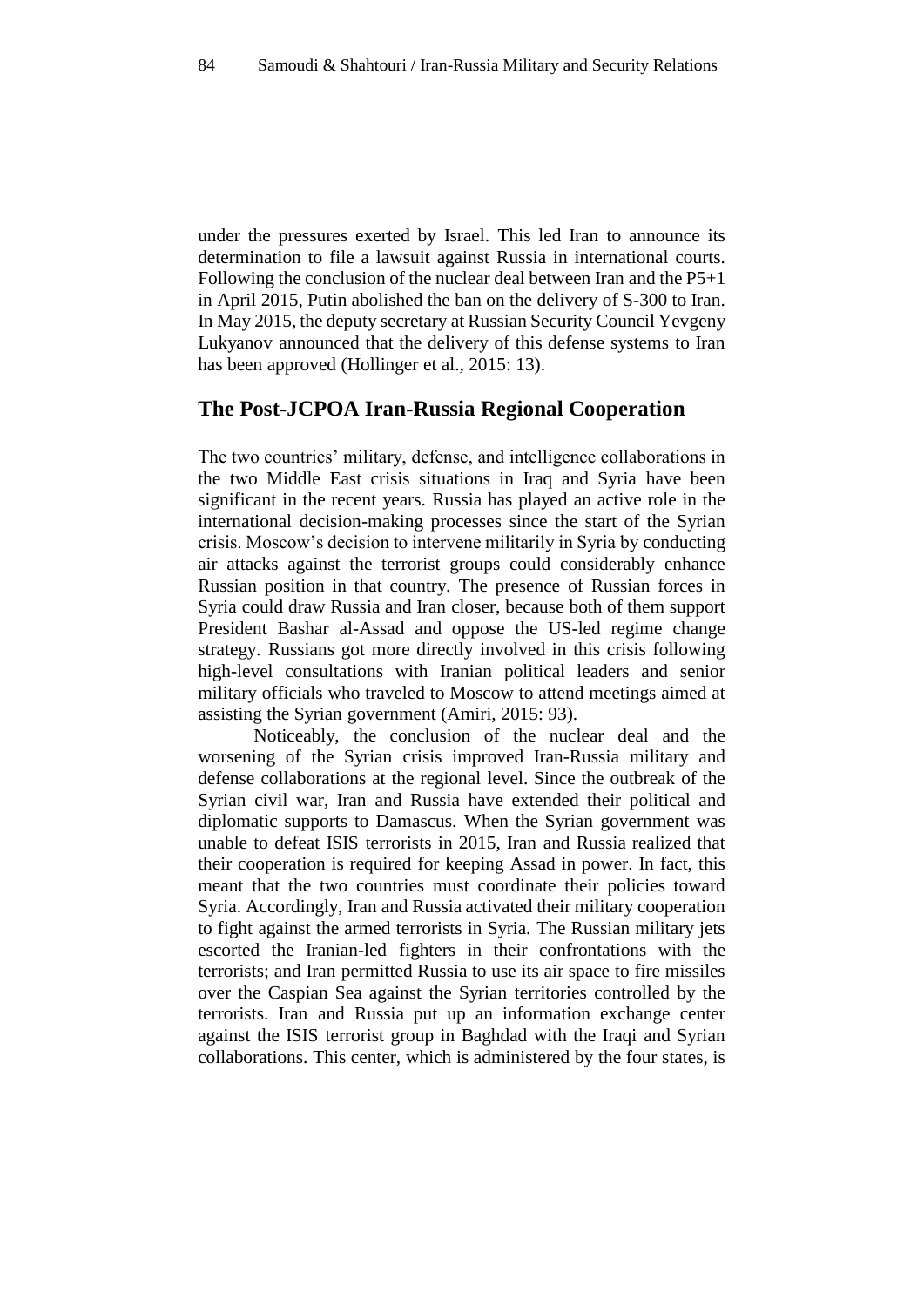intended to exchange and analyze data before transferring them to the pertinent commanders and soldiers (Stuster, 2015: 28).

#### **The New Russian Approach to the Middle East**

As an important regional subsystem, the Middle East has long been the scene of the great power competition because of its unique geopolitical and geostrategic advantages. It is therefore not surprising that Russia has decided to play a more active role in the Middle Eastern crises, because the Russian decision makers wish to reclaim the USSR great power position in the international system.

Table 2- The Main Causes of the Importance of the Middle East in Russia's Foreign Policy

| <b>Main Causes</b><br>1-Russia's<br>Geographical proximity<br>to the Middle East | Description<br>The distance between Grozny, the capital city of the<br>Chechen Republic, and the Iraqi territory is 600 miles.                                                            |
|----------------------------------------------------------------------------------|-------------------------------------------------------------------------------------------------------------------------------------------------------------------------------------------|
| 2-Muslim population in<br>the Russian Federation                                 | Since the collapse of the Soviet Union, no wall separates<br>the growing Russian Muslims population and the<br>Muslims living in Turkey, Iran, Afghanistan, and the<br>Arab world.        |
| 3-Russian Jews residing<br>in Israel                                             | Following the post-USSR large-scale Jewish migration,<br>about 20 percent of Israel's population is made up of the<br>former Soviet Jews who speak Russian.                               |
| 4-Persistent political<br>and religious conflicts<br>in the Islamic world        | The militant and extremist ideology spread from the<br>Middle East to the Muslim-inhabited Chechnya,<br>Tatarstan, Bashkortostan, Dagestan, and elsewhere in<br>Russia and its periphery. |
| 5-Rich energy sources<br>in the region                                           | Russia regards itself as an energy superpower and looks<br>for the opportunities in its southern borders.                                                                                 |
| 6-US presence in the US-Russia competition.<br>Middle East                       |                                                                                                                                                                                           |

Source: (Trenin, 2010: 34).

The export of arms to the Middle Eastern states is important for Russia, which pays significant attention to the lucrative market for its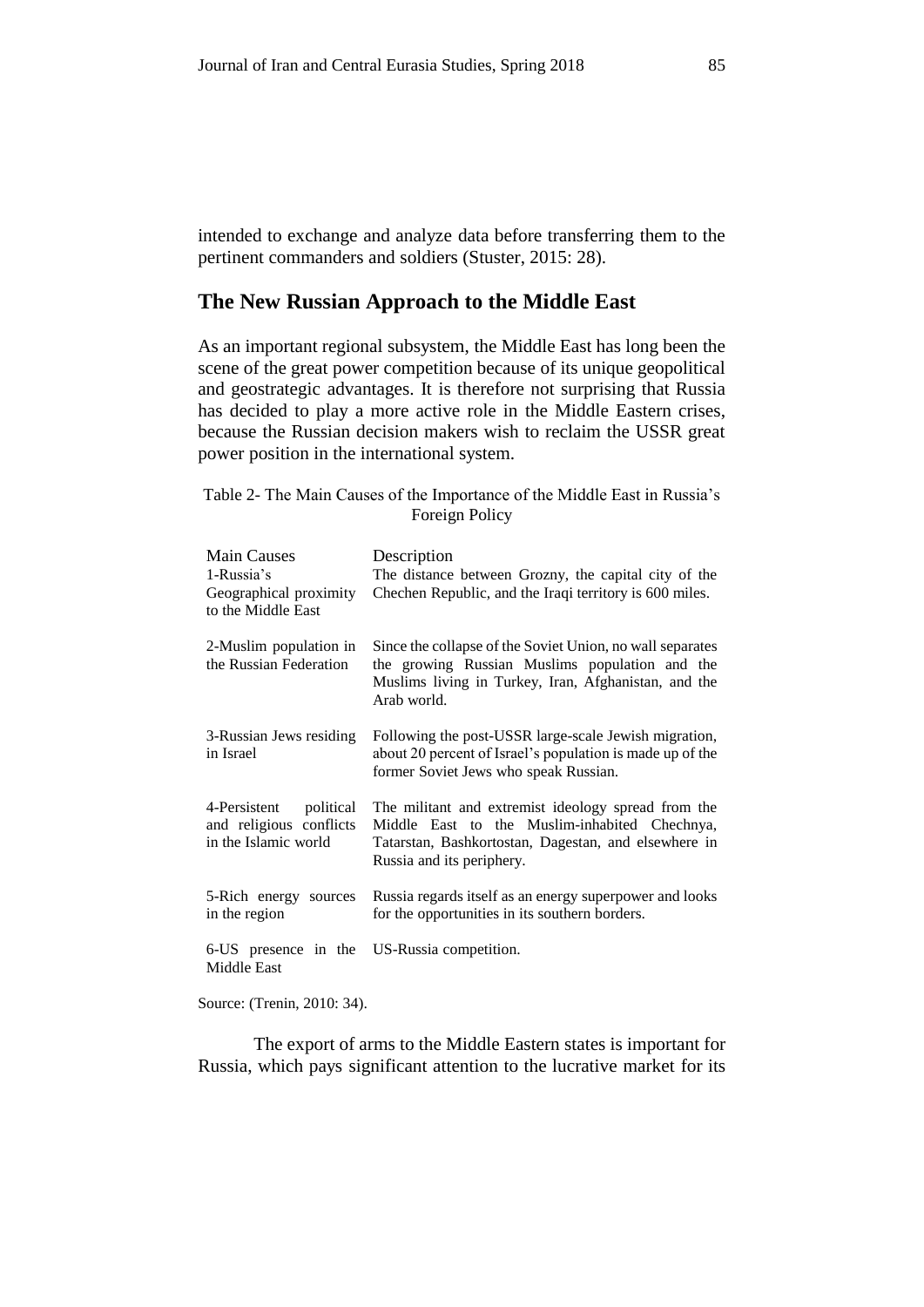arms sales like some Western arms exporters. In the Middle East, the customers of the Russian-made weapons are willing to pay large sums of money, and arms trade with the regional states provides Russia with the much-needed foreign currency for its economic growth. The Middle East occupies a pivotal stance in the contemporary international politics, and its importance will increase in the future (Zargar, 2013: 75). Moscow has realized that its presence in the Middle East is contingent upon its collaborations with the influential regional players such as Iran. For this reason, Russians have expanded their militarysecurity interactions with Iran.

Russia has not confined its Middle East policies to Iran and has attempted to pave the way for its increased presence in the region by seeking military agreements and collaborations with other Middle Eastern states. Moscow's military agreements with Egypt, for instance, are indicative of its new approach to the Middle East. In February 2014, Moscow and Cairo signed an arms contract worth 3.5 billion dollars for helicopters, military jets, and defense systems. Considering the nature of the recent Moscow-Tehran regional and global cooperation, it is likely that Russia will be willing to boost its military collaborations with Tehran to facilitate its involvement in the region. The cooperation with Iran might be a guarantee for Russia's continued presence in the Middle East, which might provide it with a powerful leverage in its relations with the West (Bobkin, 2015: 111).

#### **Iran-Russia Policies toward Trans-Regional Issues**

In the aftermath of the collapse of the Soviet Union and the lessening of Russia's power, higher degree of political, cultural, and economic exchanges between the two states have been observed. Iran and Russia no longer felt threatened by the other side; and they saw themselves standing against common threats (Atrisangari, 2015: 160). At the international level, Iran and Russia tend to reject the US-led Western unilateralism and the NATO's eastward expansion.

The relations between the Russian Federation and Western states have considerably deteriorated. Tensions increased after the Ukraine crisis because of the US and Western countries' supports for the pro-Western forces, and the Russian annexation of the Crimea as well as its supports for the separatists in eastern Ukraine. In reaction to this crisis, Western countries imposed sanctions against Moscow,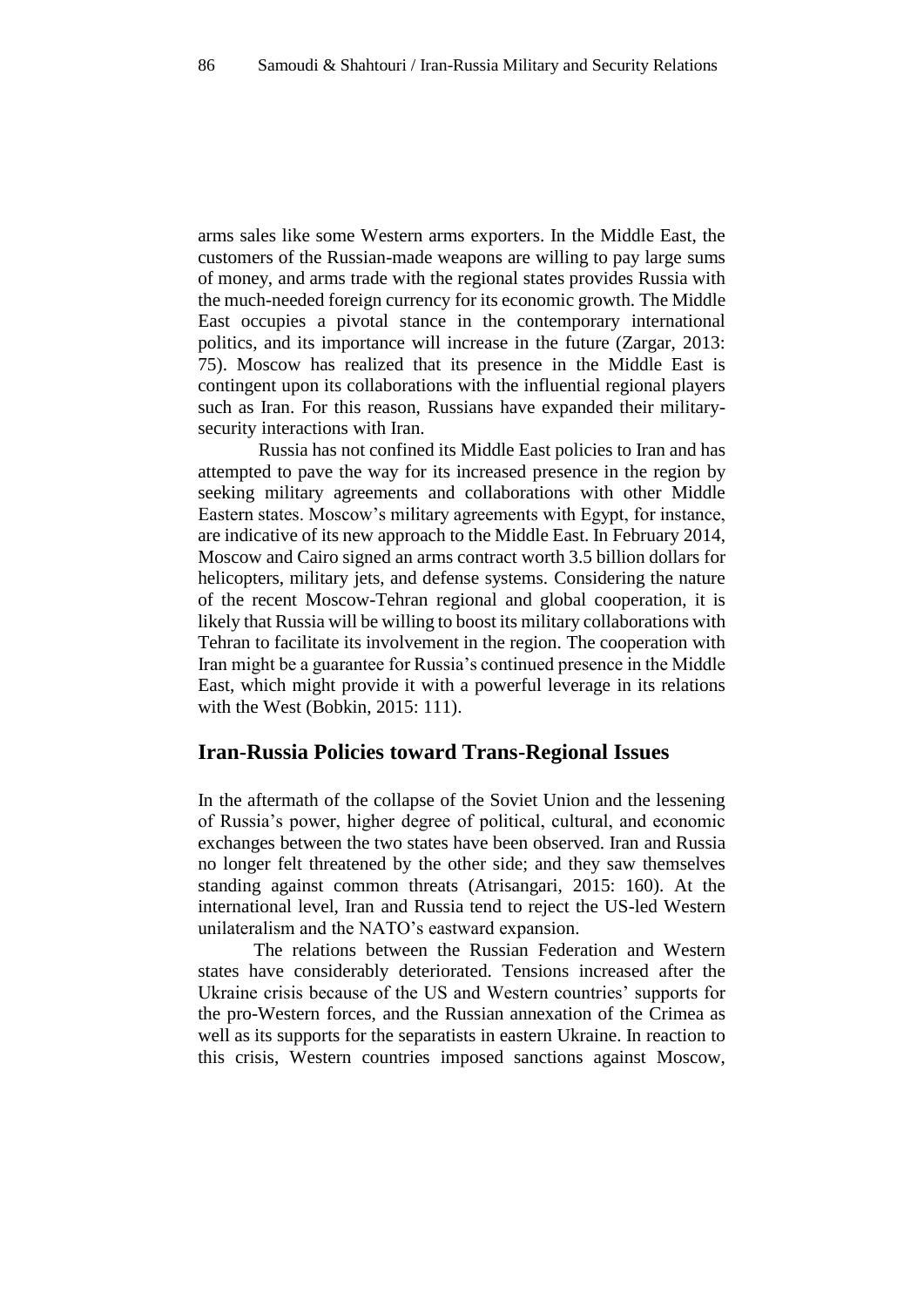which in retaliation placed agricultural sanctions against European states. This tension added another justified reason for the Kremlin to boost its relations with Tehran (Kozhanov, 2015: 11).

As an unprecedented post-Cold War event, the Ukraine crisis convinced Moscow to improve its relations with the Middle Eastern states to prevent its international isolation. In fact, the West's sanctions against Moscow brought about a further closeness between Iran and Russia. The West's sanctions placed Iran and Russia 'in the same boat', floating toward a common destination. The absence of a clear solution for the Ukraine crisis will help the continuation of Russia's positive attitude toward Iran. Likewise, tensions in the NATO-Russia relations could pave the way for further military and defense collaborations between Iran and Russia. Moscow might choose to defy arms embargo against Iran by selling more advanced weapons to Tehran even though the European Union and the US consider such transactions as threatening (Bodner, 2015: 25).

The problems confronted by Russia in its relations with the West are not limited to Ukraine; and the two sides have long been in disagreement over issues such as the eastward expansion of NATO. After the dissolution of the Soviet Union, the NATO members looked for a new strategic concept, according to which they decided to admit countries in the former Eastern bloc to ensure the survival of the Western alliance. The former communist countries of Eastern Europe, Baltic region, Central Asia and the Caucasus were placed at the heart of this geographical expansion. Despite their diverging positions, Iran and Russia consider the presence of NATO in the periphery of Eurasia threatening for their national interests and regional security. That is why the Russia and Iranian attitudes toward the eastward expansion of the NATO have been identical (Kouzegar Kaleji, 2015: 143).

Aligned with its policies to oppose the presence of the extraregional powers in the Middle East, Iran has adopted a critical position against the presence of NATO in Central Asian and South Caucasus. To confront the perceived and real security and military threats posed by the presence of the US and the NATO in its peripheral areas, Iran applied for a full membership in the Shanghai Cooperation Organization in June 2005. In contrast to Iran's unfluctuating approach toward the NATO expansion, Russia has adopted a more flexible position relative to the domestic, regional, and international developments (Asgarian, 2015: 145).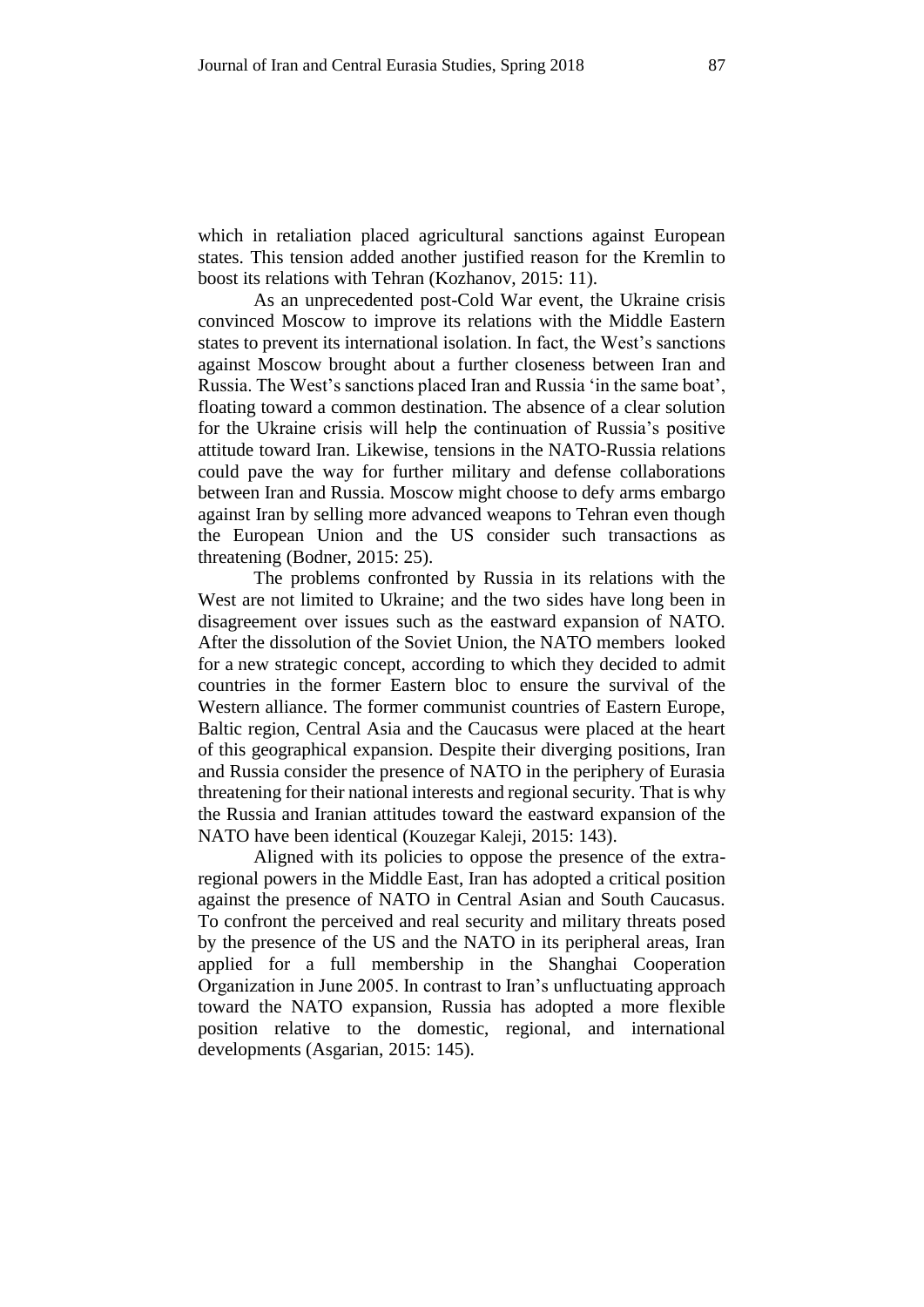The Russian Federation embraced a cooperation approach with the NATO in three time periods: the early-1990s (due to the Euro-Atlantic discourse and transition problems); the post-9/11 period from September 2001 to 2005 (due to the need to cooperate in the fight against international terrorism and the perceived common security threats); and finally in 2009-2012 period (due to the adoption of coordinated policies by Dmitry Medvedev and Barack Obama aimed at improving Russia-US relations). On the opposing side, we can identify three time periods in which Russia was in confrontation with the NATO. These included: the second half of the 1990s (as a result of the NATO's intervention in the Balkan); 2005-2008 years (as a result of the membership of some Baltic states in the NATO and the deployment of an anti-missile defense shield in Eastern Europe); and 2013 to the present (due to the clash of the Russian Federation with the Western countries over the Syrian and Ukrainian crises) (Asgarian, 2015: 145).

On 15 June 2015, the Russian Prime Minister Medvedev issued a resolution to stop the transmission of the NATO's arms and supplies to Afghanistan via the Russian Northern Distribution Network (NDN). In the revised 2014 military doctrine of the Russian Federation, the NATO and the US have been listed as Russia's number one enemies. In its revised 2016 national strategy document published on 31 December 2015, it was stated: "[T]he NATO has advanced to the borders of the Russian Federation and this is a threat for national security of Russia. The NATO is expanding its military and weaponry capabilities in the regions adjacent to Russia. This suggests that the principles of equitable and indivisible security are not respected in the Asia-Pacific, Eurasia, and Europe-America regions" (Spanish Institute for Strategic Studies, 2015).

## **Iran's Strategies for the Improvement of its Relations with Russia**

As far as Iran's requirements are concerned, different solutions are required to take advantage of the military-security cooperation with the Russian Federation. In the broader policy-making level, these solutions are as follows:

First, the JCPOA nuclear deal between Iran and the P5+1 has provided an opportunity for the development of Iran-Russia ties. The JCPOA's breakdown would create a major barrier for the expansion of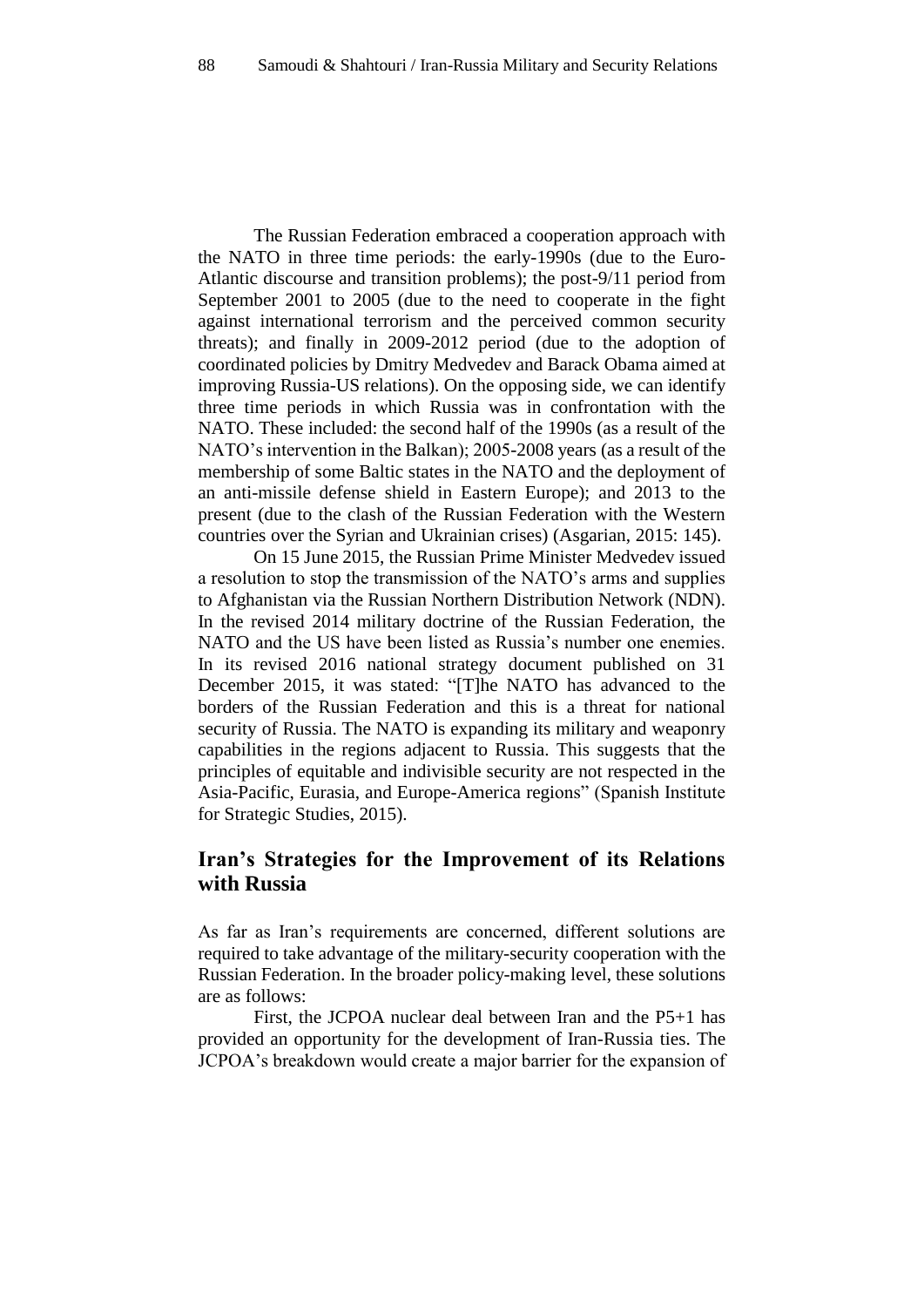Iran's foreign relations with Russia, China and other countries. Therefore, it is recommended to prevent its failure to assure the continuation of Iran-Russia cooperation (Asgarian, 2015: 103).

Second, a review of the background of defense and military cooperation between the two countries demonstrates that the nature of relations between Iran and the West has had a positive impact on the degree of compliance of the Russian Federation to its obligations toward Iran. The decline of Iran-Russia relations and even Moscow's inattention to its obligations toward Iran were concurrent with Iran's highest political tensions with the US and European countries. These tensions increased the Western countries' pressures on Russia to cut its defense ties with Iran. Since the interactions with Europe are less challenging than those with the US, attempts are made to regulate relations with European countries to the extent that Iran-Russia military relations are influenced by the Western countries' reactions. Such policies should at least prevent the reemergence of a tense political climate in Iran-Europe relations (Asgarian, 2015: 103).

Third, Russia, in its new foreign policy planning, has emphasized its focus on the Middle East, and has indicated its determination to expand its influence in the region. To achieve this, Moscow is clearly inclined to take advantage of Iran's assistance as an important regional actor. Iran's cooperation in this area could be contingent on the fulfillment of Moscow's commitments to its defense arrangements with Tehran for the transfer of conventional weapons and military technology.

Fourth, Russia's involvement in Syria requires an increase in its cooperation with Iran; and this could lead to an opportunity to enhance bilateral military and defense collaborations in other areas.

Fifth, the success of the Russian Federation's foreign policy, which is influenced by a crisis in its relations with the West, has increased Moscow's need for key partners such as China, India, and Iran. This provides Iran with an opportunity to increase its interactions with Russia (Asgarian, 2015: 104). For example, the recent developments in Central Asia and the Caucasus indicate the infiltrations of Salafists and Takfiris in some of the regional countries, which make them vulnerable to the extremist ideology of the ISIS terrorist group. In view of Russia's concerns about the security of the former Soviet republics, it is possible to encourage Moscow-Tehran cooperation in combatting terrorism in Central Eurasia and forcing the withdrawal of these extremists from the region.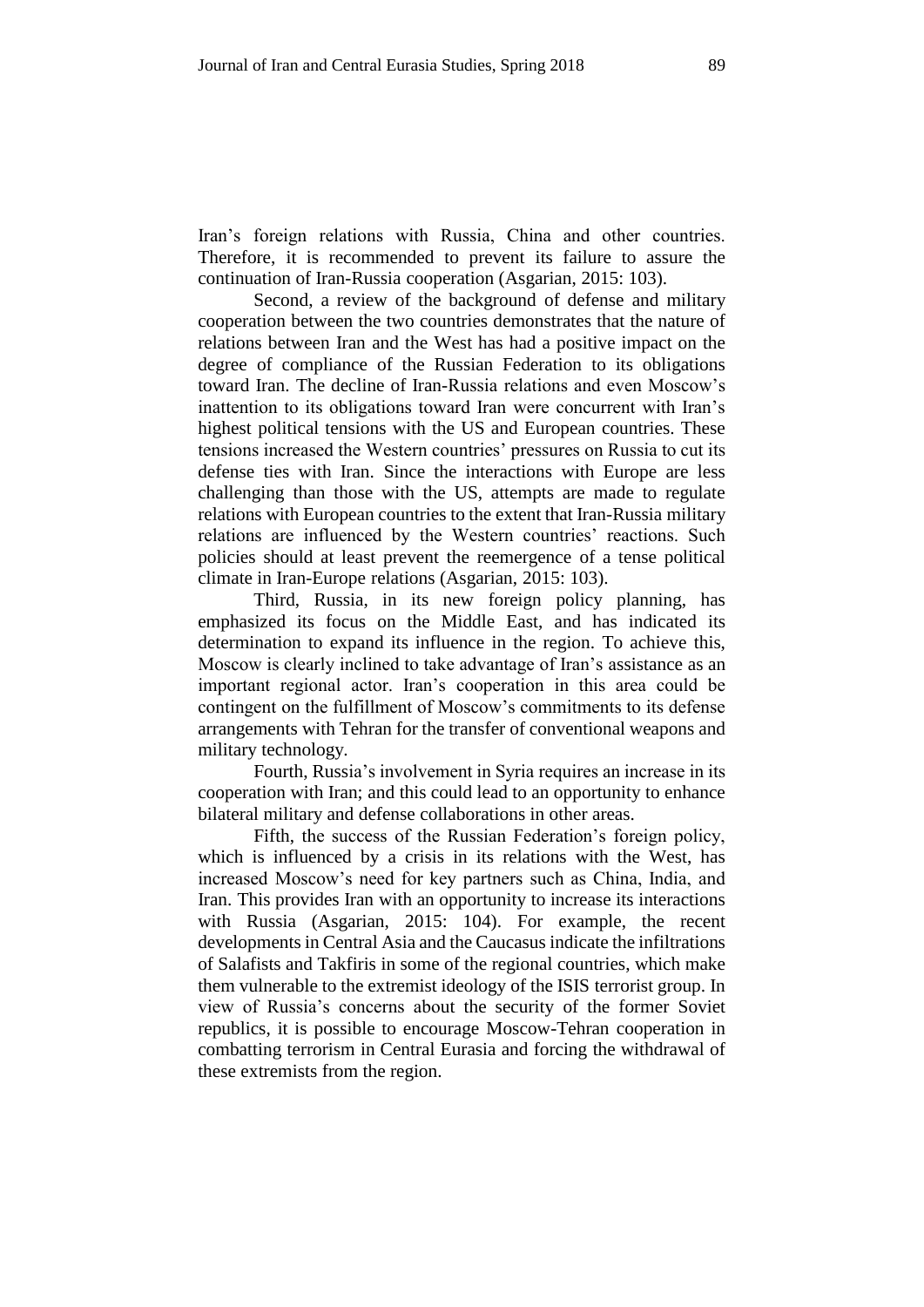## **Conclusion**

The military and security cooperation between Iran and Russia have dramatically increased after the nuclear deal. The implementation of the JCPOA and the lifting of the ban on the sale of the S-300 air defense systems to Iran after the nuclear deal indicated that the two countries might expand their security cooperation in the future. The Russian military presence in Syria and Tehran-Moscow's intention to fight terrorist groups in the Middle East have promoted the bilateral relations at the regional level. It is worth noting that there are some factors which could enhance the two actors' cooperation for the years to come, and even pave the way to the formation of some sort of a strategic alliance. The obstacles and challenges, which might halt these improved relations, should be managed and contained. However, the more the two states seek to expand their military-security relations, the more the destructive efforts of certain third parties to disrupt the bilateral cooperation will be observed.

**Authors' Statement:** The authors declare that they have fully observed all ethical issues including plagiarism, double publication and/or submission, redundancy, data fabrication and/or falsification, informed consent, misconduct, etc.

## **References**

- Amiri, M. (2010, Autumn) "Arzyābi-ye rahnāmeh-ye jadid-e rosiyeh (Evaluating the Russian New Military Doctrine)*," Faslnāmehye rāhbord-e defā 'e* (*Defense Strategy)* 8, 30: 67-100. (In Persian)
- Amiri, M. (2015) "Hamkāriʹhā-ye *Īrān* va rosiyeh dar hoze-ye nezāmī va defā 'e: tarsim-e chashmandāz-e pisheʹro (Iran-Russia Cooperation in the Military and Defense Sphere: The Future Prospects)," in H. Asgarian, ed. *Iran-Russia Relations Prospects*. Tehran: TISRI. (In Persian)
- Asgarian, H. (2015) "Chashmandāz-e rāvābet-e Īrān va rosiyeh (The Prospect of Iran-Russia Relations)," in H. Asgarian, ed. *Iran-Russia Relations Prospects*. Tehran: TISRI. (In Persian)
- Atrisangari, F. (2015) "Naghshe bazigar-e jahānī- āmricā, etehādī-ye oropā va rejim-e sahunistī dar rāvābet-e Īrān va rosiyeh (The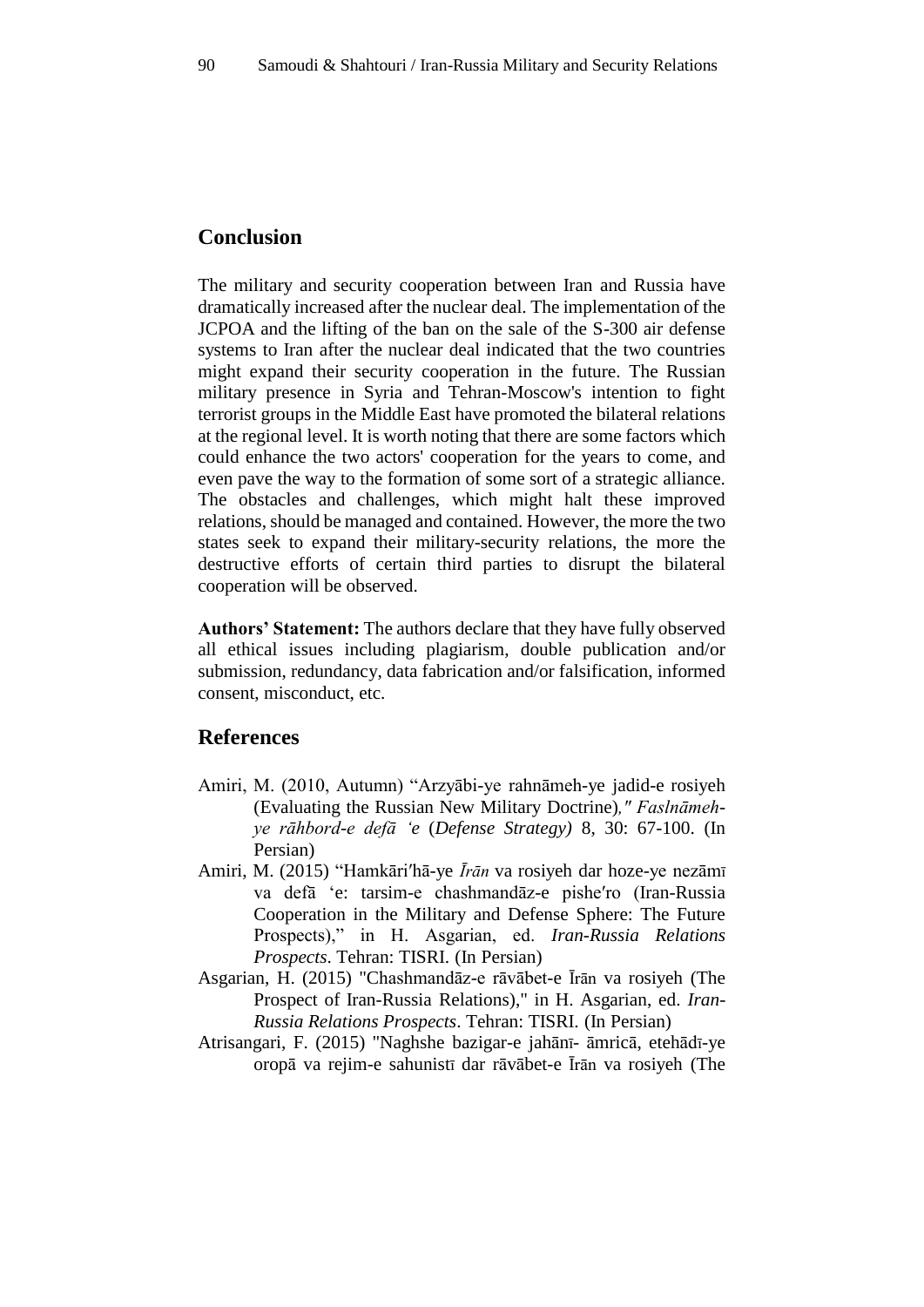Role of the United States, the European Union and Israel in Iran-Russia Relations)," in H. Asgarian, ed. *Iran-Russia Relations Prospects*. Tehran: TISRI. (In Persian)

- Bobkin, N. (2015) "Iran in the New Geopolitical Coordinates: A Choice in Favor of Russia," *The Foundation of Strategic Culture*. Available at: https://www.fondsk.ru/news/ 2015/11/12/iran-vnovyh-geopoliticheskih-koordinatah-vybor-v-polzu-rossii-36709.html (accessed 10 October 2017). (in Russian)
- Bodner, M. (2015) "Mistrust Dogs Russian-Iran Arms Talks as Shoigu Heads for Tehran," *Moscow Times*. Available at: https://themoscowtimes.com/articles/mistrust-dogs-russia-iranarms-talks-as-shoigu-heads-for-tehran-43011, (accessed 11 October 2017).
- Buzan, B., et al. (1998) *Security: A New Framework for Analysis*. Boulder, CO: Lynne Rienner.
- Buzan, B. (2000) "Copenhagen School in the Security Studies," *Strategic Studies* 3, 3: 9-15.
- Hollinger, P., et al. (2015, November 9) "Russian Breaks Deadlock over Sale of S-300 Missile System to Iran," *The Financial Times*. Available at: https://www.ft.com/content/7f701684-86d0- 11e5-90de-f44762bf9896 (accessed 5 March 2017).
- Kassianova, A. (2006) "Russian Weapons Sales to Iran," *PONARS Policy Memo*. Available at: http://www.ponarseurasia.org/ sites/default/files/policy-memos-pdf/pm\_0427.pdf (accessed 8 July 2017).
- Katzman, K. (2016) "Iran Sanctions," Available at: https://fas.org/ sgp/crs/mideast/ RS20871.pdf (accessed 2 March 2018).
- Kozhanov, N. (2015) "Are the Russians and Iranians Friends?" *Fair Observer.* Available at: https://www.fairobserver.com/region/ europe/are-the-russians-and-iranians-friends-12812 (accessed 3 September 2016).
- Kouzegar Kaleji, V. (2015) "Arseʹhā-ye hāmkārī-ye Īrān va rosiyeh dar chārchob-e negarānīʹhā-ye moshtarek dar āsiyā-ye markazī va ghafghāz-e jonobī (The Areas of Cooperation between Iran and Russia in the Framework of Common Concerns in the Central Asia and South Caucasus)," in H. Asgarian, ed. *Iran-Russia Relations Prospects.* Tehran: TISRI. (In Persian)
- Majidi, M. and A. Samoudi. (2014, Summer) "Talāshʹhā-ye rejim-e sahunistī barā-ye barnāmeh-e hasteʹi-ye Īrān be onvān-e yek tahdid-e amniyātī (Attempts by Israel to Portray the Nuclear